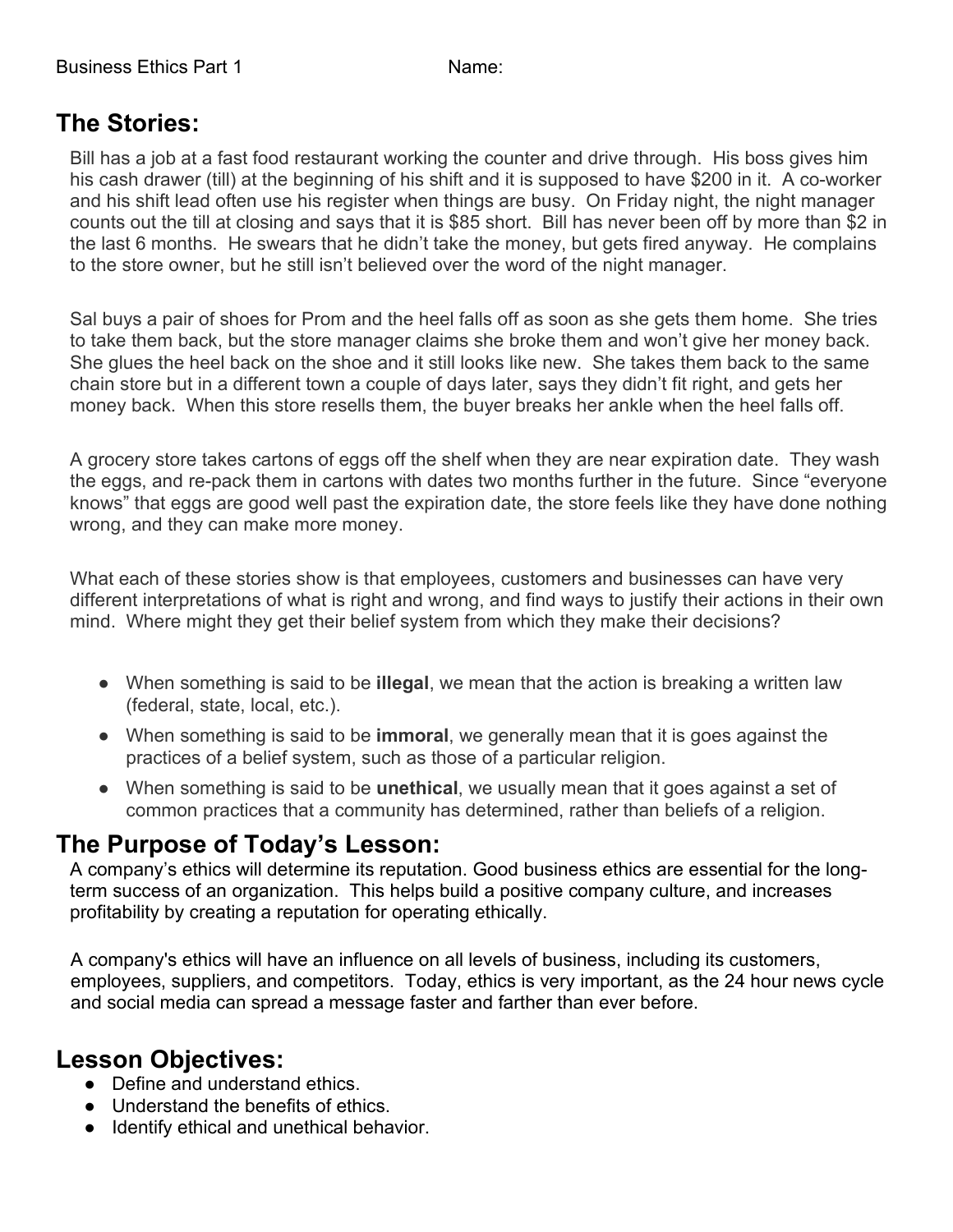# **PART 1: ETHICS IN A NUTSHELL**

# **WHAT IS ETHICS?**

A human being's personal ethics determine individual standards of right and wrong. Ethics allow people to determine what they should do in a given situation. Personal ethics may come from a set of religious beliefs (morals), or they may be determined by what is likely to be the best for the majority of the population. For some, they may be determined by what action will protect the most vulnerable. And for some, they may believe that whatever benefits them the most is what is right.

## **What Is Business Ethics?**

In business, ethics refers to the behavior relating to the "moral" problems that occur in business organizations. **Business ethics are the principles and obligations that guide a company's decision making**. Because of the large number of scandals reported in the news, people often automatically assume that businesses are unethical. An ethical company has to prove it operates with different principles, and needs to remind its customers how their support helps encourage others to do the same.

#### **Ethical Obligations:**

- **Employees:** Companies need to treat all of their employees ethically, providing them with at least the rights guaranteed to them by the United States Department of Labor.
- **Shareholders and investors:** There is a moral obligation to pay back investors and meet the needs of shareholders, particularly low level shareholders (those who hold only a small number of shares of common stock).
- **Customers:** Every business needs to build ethical customer relationships by providing safe products and honoring warranties.
- **Community:** Businesses have an ethical obligation to be involved in their local communities. This includes communities where they interact with customers and beyond.
- **Vendors and Other Companies:** Companies must deal ethically with vendors and other organizations they work with, or they will undermine their long-term survival.

Complete the short answer question below.

1. Short Answer : Which of the Ethical Obligations above do you believe are the most important AND why? This is a two part question (which and why). You will only get credit if you do both.

## **Five Benefits of Managing Ethics**

Operating an ethical business has a number of rewards.

#### **Benefits**:

- Ethical companies comply with all legal requirements and are less likely to be fined or sued.
- Consumers are more likely to support a business with a reputation as an ethical organization.
- Companies with ethical values improve their communities.
- Established ethical quidelines will lead a company in times of change and stress.
- Ethical companies promote teamwork, so they retain employees and save money in turnover.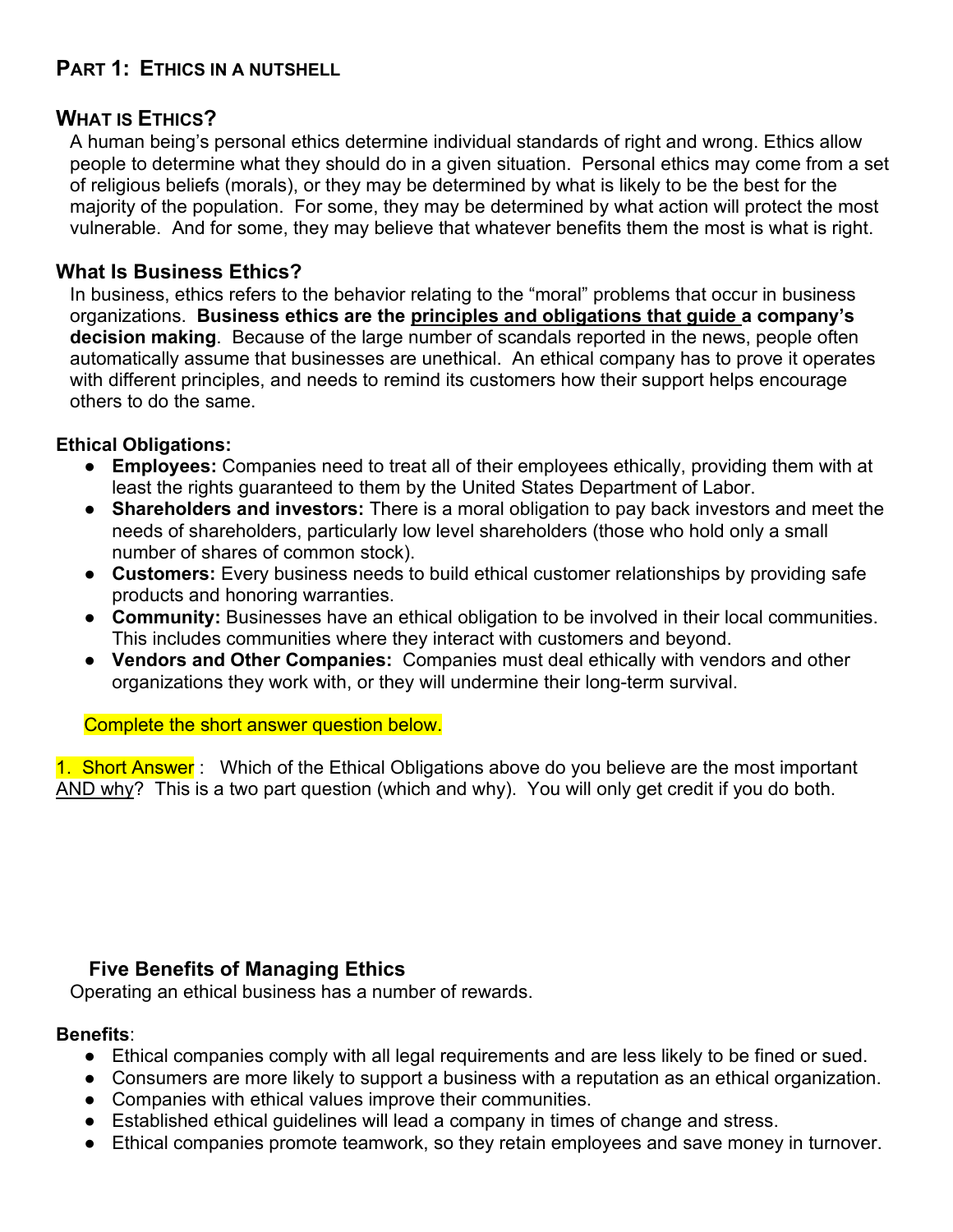# **Part 2: ETHICS IN THE WORKPLACE**

### **IMPLEMENTING ETHICS IN THE WORKPLACE**

Implementing ethics in the workplace can be difficult, because each employee has their own set of ethical standards. If each person followed their own moral compass there could be chaos. An employee who feels that they have been cheated by the company may feel that they are justified in stealing. A supervisor who believes they should have been promoted, may spread lies about the company to drive away customers. An owner who believes his employees are stupid, may try to cheat them by paying them for less hours than they actually worked. Companies need to focus on creating and enforcing clear ethical standards and rules throughout their organizations. An employee should never have to guess if they are doing the right thing.

#### **Benefits**

Implementing ethics in the workplace will lead to better profits and long-term growth. Unethical business practices can cause immediate financial gain, but they will cost companies customers and employees over time. When unethical practices become public knowledge, it is difficult for a business to recover its reputation. Organizations with reputations for being ethical will also find it easier to earn credit, find investors, and expand into international markets.

### **Guidelines for Managing Ethics in the Workplace**

Managing ethics in the workplace is made easier by a clear Code of Ethics, Code of Conduct, and Policies and Procedures.

### **Guidelines for Implementing and Managing Ethics:**

- **Give it time**: Managing ethics requires time and constant assessment.
- **Focus on behavior**: Do not give vague requirements; make sure that ethics management has an impact on behavior.
- **Avoid problems**: Create clear codes and policies that will prevent ethical problems.
- **Be open**: Involve different groups in ethics program and make decisions public.
- **Integrate ethics**: Make sure that all management programs have ethical values.
- **Allow for mistakes**: Teach employees how to behave ethically, and do not give up when mistakes happen.

## **Roles and Responsibilities**

Who is responsible for making sure that a business operates ethically? It depends on the type of company or organization. A large business may have a Chief Executive Officer (CEO), or a Board of Directors who set the tone for ethical behavior. A small business may have just the owner or managers to do so. Ultimately, every employee plays a part in helping a business run ethically.

#### Complete the short answer question below.

2. Short Answer : An unethical company may make more money in the short term by using parts that aren't as durable, because they believe that no one will catch them, or it will be too late when their behavior is noticed. The owner sees the short term benefit as most important. What are three reasons why that is a wrong way to make decisions?

A.

B.

C.